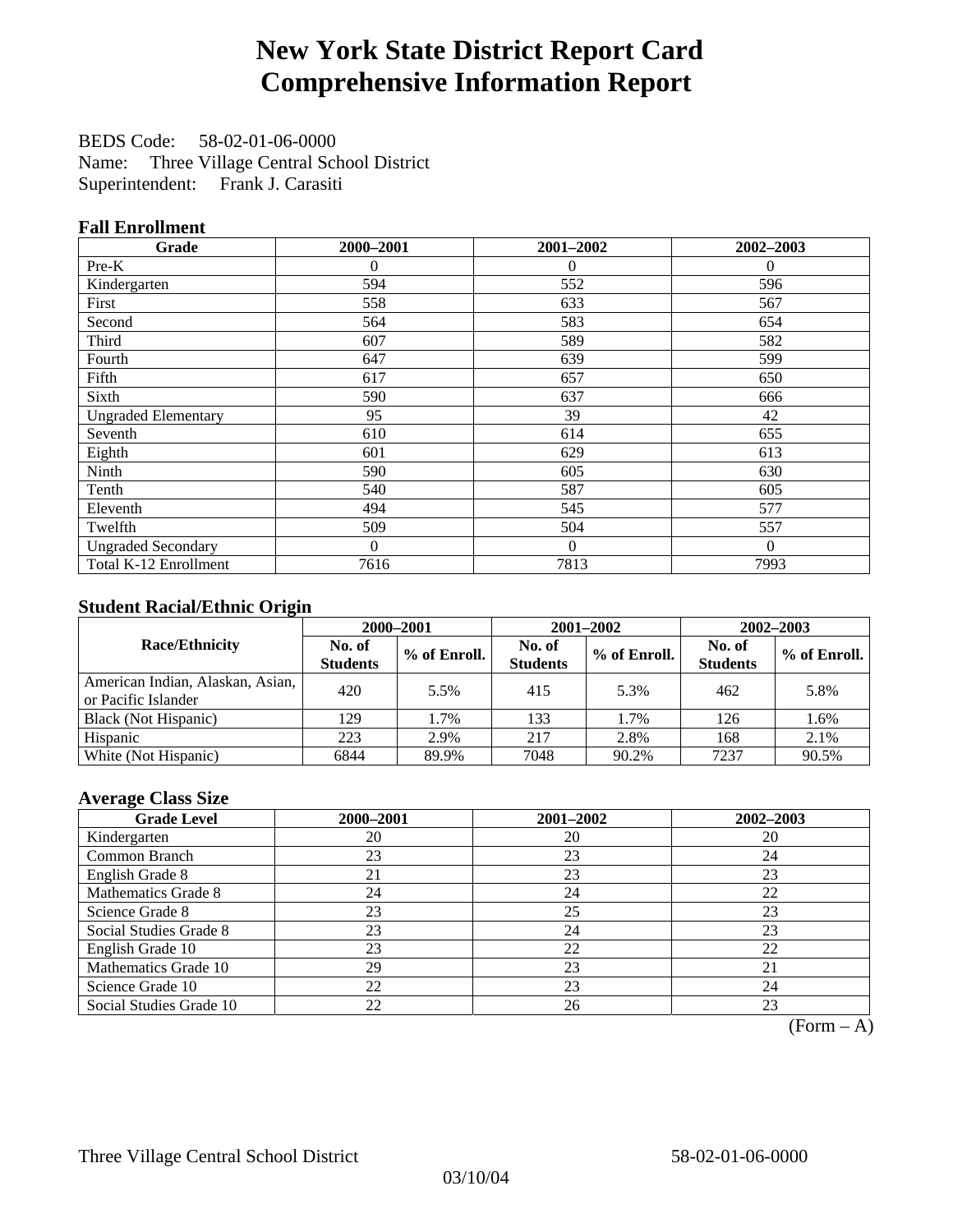#### **District Need to Resource Capacity Category**

| <b>N/RC Category</b> | <b>Description</b>                                                       |
|----------------------|--------------------------------------------------------------------------|
|                      | This is a school district with low student needs in relation to district |
|                      | resource capacity.                                                       |

### **Similar School Group and Description**

| <b>Similar School Group</b> | <b>Description</b> |
|-----------------------------|--------------------|
| NA                          | <b>NA</b>          |

All schools within the same N/RC category are divided into three similar school groups defined by the percentage of students in the school who are eligible for the free-lunch program and/or who are limited English proficient (also known as English language learners).

#### **Student Demographics Used To Determine Similar Schools Group**

| 0                                 |           |         |       |               |               |         |
|-----------------------------------|-----------|---------|-------|---------------|---------------|---------|
|                                   | 2000-2001 |         |       | $2001 - 2002$ | $2002 - 2003$ |         |
|                                   | Count     | Percent | Count | Percent       | Count         | Percent |
| <b>Limited English Proficient</b> | 64        | 0.8%    | 65    | 0.8%          | 58            | 0.7%    |
| Eligible for Free Lunch           | 151       | 2.0%    | 107   | $1.4\%$       | 128           | .6%     |

#### **Attendance and Suspension**

|                               | 1999–2000       |         |                 | 2000-2001 | $2001 - 2002$   |         |
|-------------------------------|-----------------|---------|-----------------|-----------|-----------------|---------|
|                               | No. of          | $%$ of  | No. of          | $%$ of    | No. of          | $\%$ of |
|                               | <b>Students</b> | Enroll. | <b>Students</b> | Enroll.   | <b>Students</b> | Enroll. |
| <b>Annual Attendance Rate</b> |                 | 95.1%   |                 | 95.8%     |                 | 95.8%   |
| <b>Student Suspensions</b>    | 116             | .6%     | 228             | 3.0%      | 1つく             | 1.6%    |

### **Student Socioeconomic and Stability Indicators**

#### **(Percent of Enrollment)**

|                          | 2000-2001 | $2001 - 2002$ | 2002-2003 |
|--------------------------|-----------|---------------|-----------|
| <b>Reduced Lunch</b>     | .0%       | 0.9%          | $.1\%$    |
| <b>Public Assistance</b> | NA        | NA            | NA        |
| <b>Student Stability</b> | NA        | <b>NA</b>     | NA        |

| <b>Staff Counts</b>                   |           |  |  |  |  |
|---------------------------------------|-----------|--|--|--|--|
| <b>Staff</b>                          | 2002-2003 |  |  |  |  |
| <b>Total Teachers</b>                 | 607       |  |  |  |  |
| <b>Total Other Professional Staff</b> | 116       |  |  |  |  |
| <b>Total Paraprofessionals</b>        | 216       |  |  |  |  |
| Teaching Out of Certification*        | 20        |  |  |  |  |
| Teachers with Temporary Licenses      |           |  |  |  |  |

\*Teaching out of certification more than on an incidental basis. Teachers with temporary licenses are also counted as teaching out of certification.

 $(Form - B)$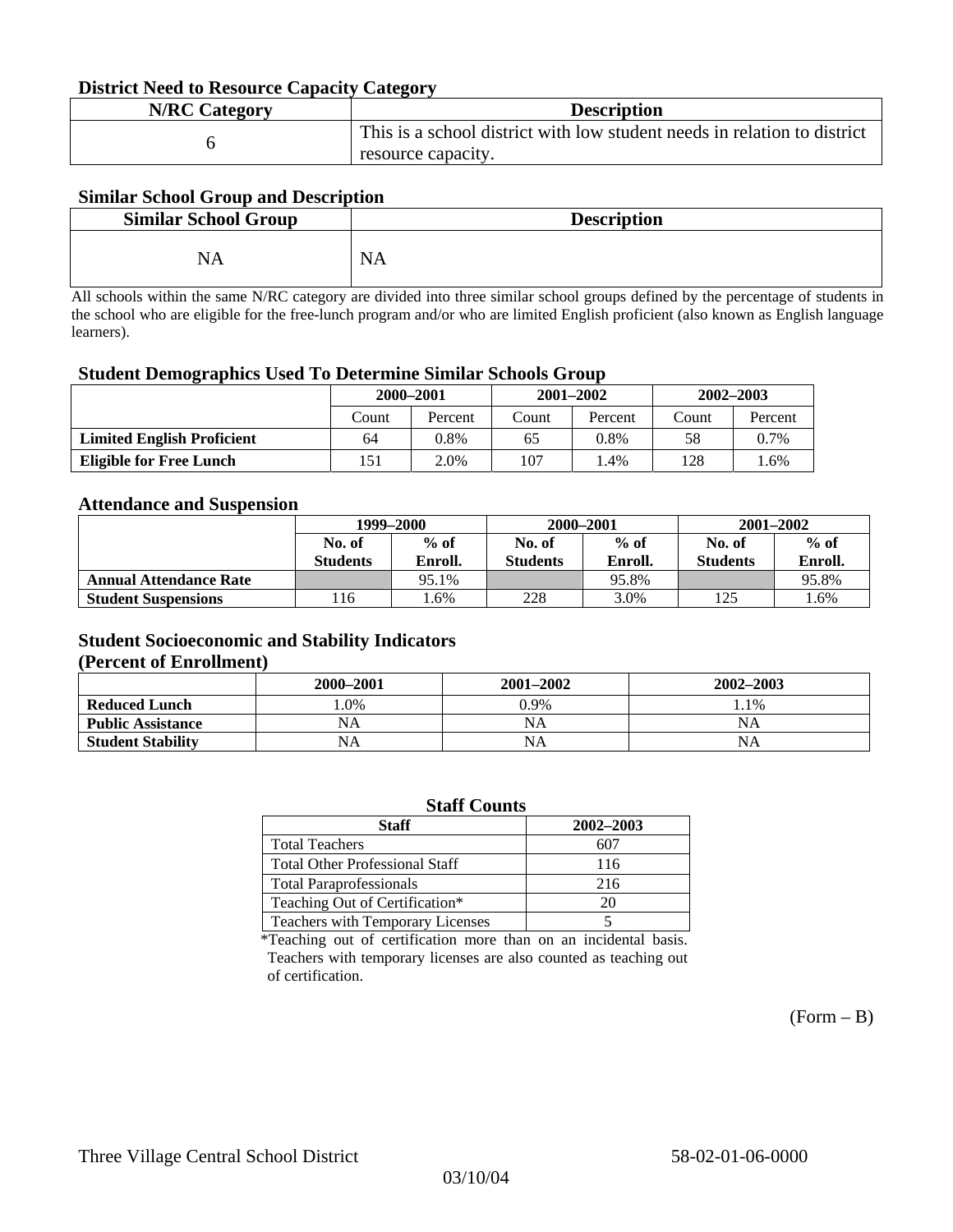# **High School Graduates and Noncompleters**

| ніді эспол этайнакі патінід кеденія вірюшая |                       |                                   |                                                    |                       |                                   |                                                    |                       |                                   |                                                    |  |
|---------------------------------------------|-----------------------|-----------------------------------|----------------------------------------------------|-----------------------|-----------------------------------|----------------------------------------------------|-----------------------|-----------------------------------|----------------------------------------------------|--|
|                                             | 2000-2001             |                                   |                                                    |                       | 2001-2002                         |                                                    |                       | 2002-2003                         |                                                    |  |
|                                             | <b>Total</b><br>Grads | <b>Regents</b><br><b>Diplomas</b> | $\frac{6}{9}$<br><b>Regents</b><br><b>Diplomas</b> | <b>Total</b><br>Grads | <b>Regents</b><br><b>Diplomas</b> | $\frac{6}{6}$<br><b>Regents</b><br><b>Diplomas</b> | <b>Total</b><br>Grads | <b>Regents</b><br><b>Diplomas</b> | $\frac{0}{0}$<br><b>Regents</b><br><b>Diplomas</b> |  |
| General<br>Education                        | 428                   | 352                               | 82%                                                | 415                   | 334                               | 80%                                                | 473                   | 388                               | 82%                                                |  |
| Students with<br><b>Disabilities</b>        | 39                    |                                   | 13%                                                | 57                    | 13                                | 23%                                                | 56                    | 16                                | 29%                                                |  |
| All Students                                | 467                   | 357                               | 76%                                                | 472                   | 347                               | 74%                                                | 529                   | 404                               | 76%                                                |  |

### **High School Graduates Earning Regents Diplomas\***

\*Only students awarded local diplomas (including local diplomas with Regents endorsements) are counted as high school graduates. Because of a change in data collection procedures during the 2001–2002 school year, diploma counts and percentage of graduates earning Regents diplomas are not necessarily comparable between years. Data for the 2000-2001 school year include January, June and August 2001 graduates; data for the 2001-2002 school year include January and June 2002 graduates; data for the 2002–2003 school year include August 2002 and January and June 2003 graduates.

### **Distribution of 2002–2003 Graduates (All Students)**

|               | To 4-vear<br>College | To 2-vear<br>College | <b>To Other Post-</b><br>Secondary | <b>To the Military</b> | To<br><b>Employment</b> | <b>Other</b> |
|---------------|----------------------|----------------------|------------------------------------|------------------------|-------------------------|--------------|
| <b>Number</b> | 386                  | 18                   |                                    |                        |                         |              |
| Percent       | 73%                  | 22%                  | 1%                                 | 0%                     | 2%                      | 2%           |

### **Number of High School Completers with Disabilities in 2002–2003**

| Graduates*<br>'a) | <b>Regents</b><br><b>Diplomas</b><br>b) | <b>IEP Diplomas</b><br>or Certificates | All 2002-2003<br><b>Completers</b><br>(a+c) |
|-------------------|-----------------------------------------|----------------------------------------|---------------------------------------------|
| 56                |                                         |                                        | 58                                          |

\*Local Diplomas (including local diplomas with Regents endorsements)

#### **High School Noncompletion Rates**

|                     |                            | 2000-2001       |         | 2001-2002       |         | 2002-2003       |         |
|---------------------|----------------------------|-----------------|---------|-----------------|---------|-----------------|---------|
|                     |                            | No. of          | $%$ of  | No. of          | $%$ of  | No. of          | $%$ of  |
|                     |                            | <b>Students</b> | Enroll. | <b>Students</b> | Enroll. | <b>Students</b> | Enroll. |
| General-            | Dropped Out                |                 |         | 69              |         | 59              |         |
| <b>Education</b>    | Entered GED Program*       |                 |         | $\Omega$        |         | $\theta$        |         |
| <b>Students</b>     | <b>Total Noncompleters</b> |                 |         | 69              |         | 59              |         |
| <b>Students</b>     | Dropped Out                |                 |         | 13              |         | 13              |         |
| with                | Entered GED Program*       |                 |         | $\theta$        |         | $\Omega$        |         |
| <b>Disabilities</b> | <b>Total Noncompleters</b> |                 |         | 13              |         | 13              |         |
| All                 | Dropped Out                | 0               | $0.0\%$ | 82              | 3.7%    | 72              | 3.0%    |
| <b>Students</b>     | Entered GED Program*       | $\Omega$        | $0.0\%$ | 0               | $0.0\%$ | $\theta$        | $0.0\%$ |
|                     | <b>Total Noncompleters</b> | $\Omega$        | $0.0\%$ | 82              | 3.7%    | 72              | 3.0%    |

\*The number and percentage of students who left K-12, diploma-bound systems and entered an alternative program leading to a high school equivalency diploma.

 $(Form - C)$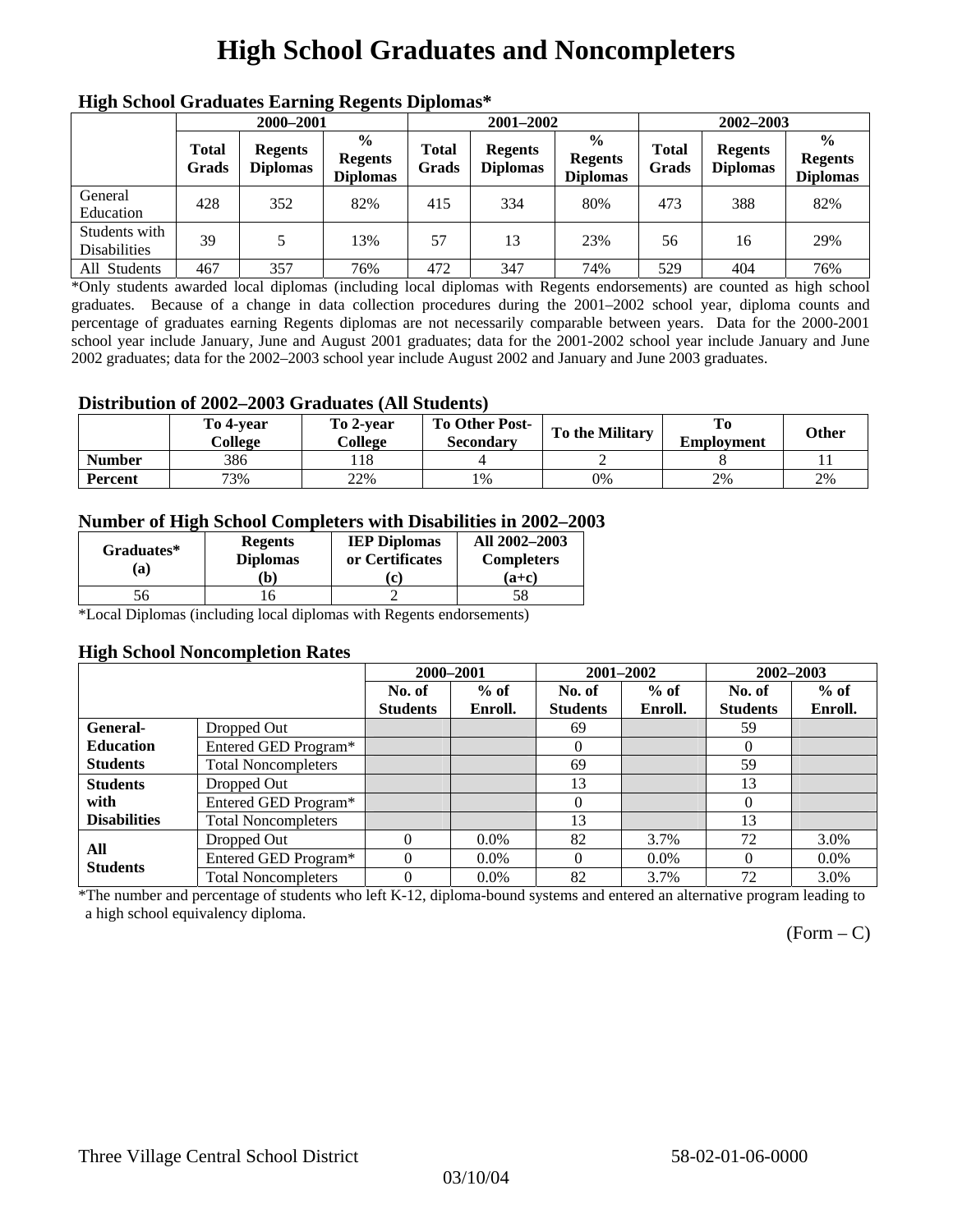## **Career Development and Occupational Studies (CDOS)**

### **Percentage of Students Documenting Self- and Career-Awareness Information and Career Exploration Activities, K–3**

| <b>Grades</b> | $2000 - 01$ | $2001 - 02$ | $2002 - 03$ |
|---------------|-------------|-------------|-------------|
| K–1           |             | $0\%$       | $0\%$       |
|               |             | $0\%$       | 9%          |

### **Students Developing a Career Plan, 4–12**

| <b>Grades</b> |                                      | $2000 - 01$ | $2001 - 02$ | $2002 - 03$ |
|---------------|--------------------------------------|-------------|-------------|-------------|
|               | Number of General-Education Students |             | $\theta$    | $\theta$    |
| $4 - 5$       | Number of Students with Disabilities |             | 0           | $\Omega$    |
|               | Number of All Students               |             | $\theta$    | $\Omega$    |
|               | Percent of Enrollment                |             | $0\%$       | 0%          |
|               | Number of General-Education Students |             | 544         | 259         |
| $6 - 8$       | Number of Students with Disabilities |             | 84          | 27          |
|               | Number of All Students               |             | 628         | 286         |
|               | Percent of Enrollment                |             | 33%         | 15%         |
|               | Number of General-Education Students |             | 0           | 520         |
| $9 - 12$      | Number of Students with Disabilities |             | $\theta$    | 80          |
|               | Number of All Students               |             | 0           | 600         |
|               | Percent of Enrollment                |             | $0\%$       | 25%         |

## **Second Language Proficiency Examinations**

### **General-Education Students**

| <b>Test</b> | 2000-2001         |           |                   | 2001-2002 | 2002-2003         |           |  |
|-------------|-------------------|-----------|-------------------|-----------|-------------------|-----------|--|
|             | <b>No. Tested</b> | % Passing | <b>No. Tested</b> | % Passing | <b>No. Tested</b> | % Passing |  |
| French      | 76                | 100%      | 101               | 96%       | 103               | 96%       |  |
| German      | 20                | 100%      | 40                | 95%       | 32                | 88%       |  |
| Italian     |                   | 0%        |                   | 0%        |                   | 0%        |  |
| Latin       | 60                | 75%       | 37                | 100%      |                   | 100%      |  |
| Spanish     | 384               | 98%       | 359               | 92%       | 364               | 99%       |  |

### **Students with Disabilities**

| <b>Test</b> | 2000-2001         |           |                         | 2001-2002 | 2002-2003         |           |  |
|-------------|-------------------|-----------|-------------------------|-----------|-------------------|-----------|--|
|             | <b>No. Tested</b> | % Passing | % Passing<br>No. Tested |           | <b>No. Tested</b> | % Passing |  |
| French      |                   |           |                         |           |                   |           |  |
| German      |                   |           |                         |           |                   |           |  |
| Italian     |                   | 0%        |                         | 0%        |                   | 0%        |  |
| Latin       |                   |           |                         | 0%        |                   | 0%        |  |
| Spanish     | 29                | 90%       | 33                      | 67%       |                   | 89%       |  |

(Form-D)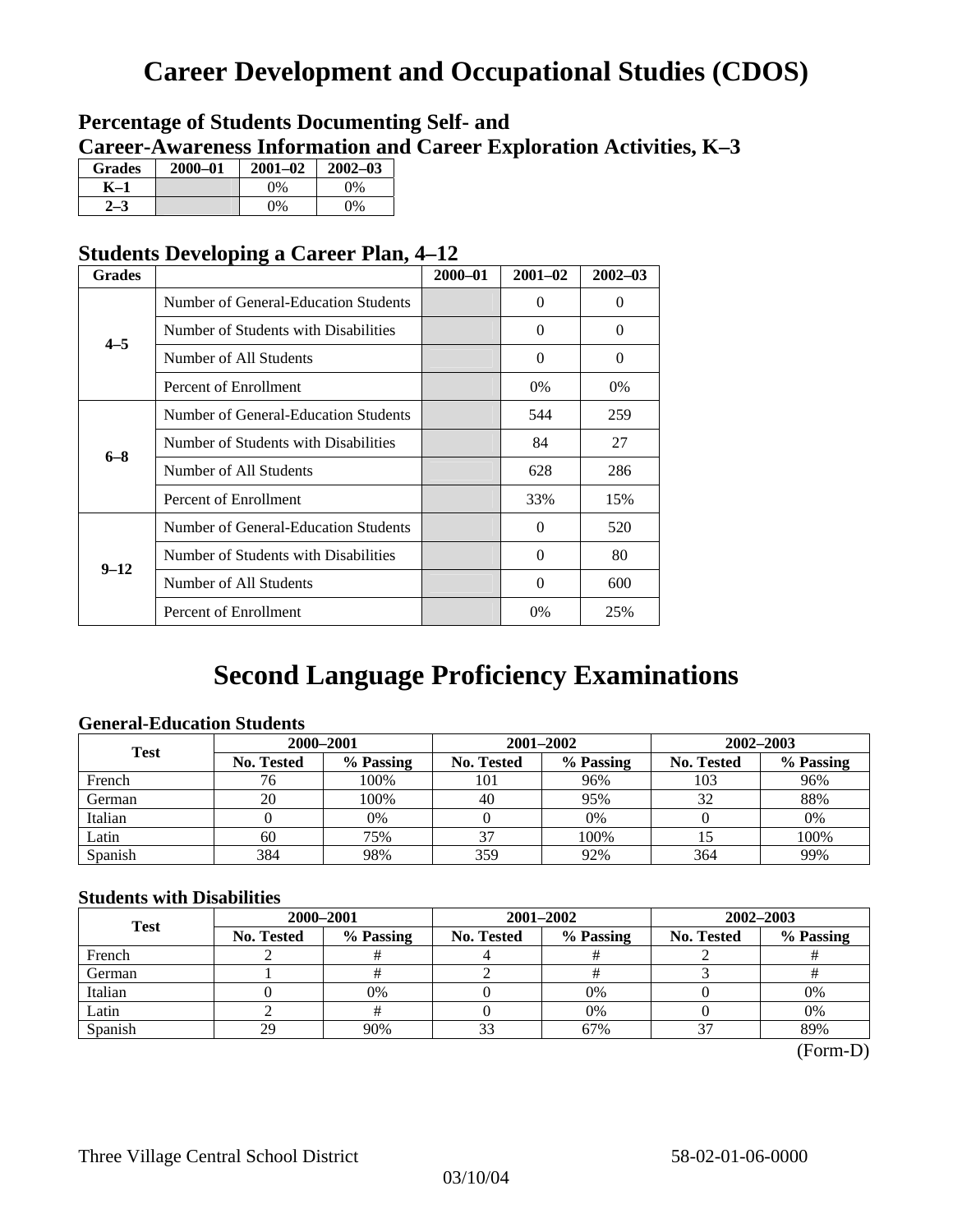# **Regents Competency Tests**

### **General-Education Students**

| <b>Test</b>           | 2000-2001  |           |            | 2001-2002 | $2002 - 2003$ |           |  |
|-----------------------|------------|-----------|------------|-----------|---------------|-----------|--|
|                       | No. Tested | % Passing | No. Tested | % Passing | No. Tested    | % Passing |  |
| <b>Mathematics</b>    |            | 0%        |            | 83%       |               | 100%      |  |
| Science               |            |           |            |           |               |           |  |
| Reading               |            | 0%        |            | 0%        |               | 0%        |  |
| Writing               |            | 0%        |            | 0%        |               | 0%        |  |
| <b>Global Studies</b> |            | 0%        |            |           |               | 0%        |  |
| U.S. Hist & Gov't     |            | 0%        |            |           |               |           |  |

#### **Students with Disabilities**

| <b>Test</b>           | 2000-2001         |           |            | 2001-2002 | 2002-2003         |           |  |
|-----------------------|-------------------|-----------|------------|-----------|-------------------|-----------|--|
|                       | <b>No. Tested</b> | % Passing | No. Tested | % Passing | <b>No. Tested</b> | % Passing |  |
| <b>Mathematics</b>    | 39                | 95%       | 47         | 81%       | 94                | 90%       |  |
| Science               | 30                | 63%       | 19         | 63%       | 43                | 72%       |  |
| Reading               |                   |           |            | 0%        |                   | 0%        |  |
| Writing               |                   |           |            | 0%        |                   | 0%        |  |
| <b>Global Studies</b> | 10                | 80%       |            | 92%       | 20                | 65%       |  |
| U.S. Hist & Gov't     |                   | 89%       |            | 83%       |                   | 75%       |  |

 $(Form - E)$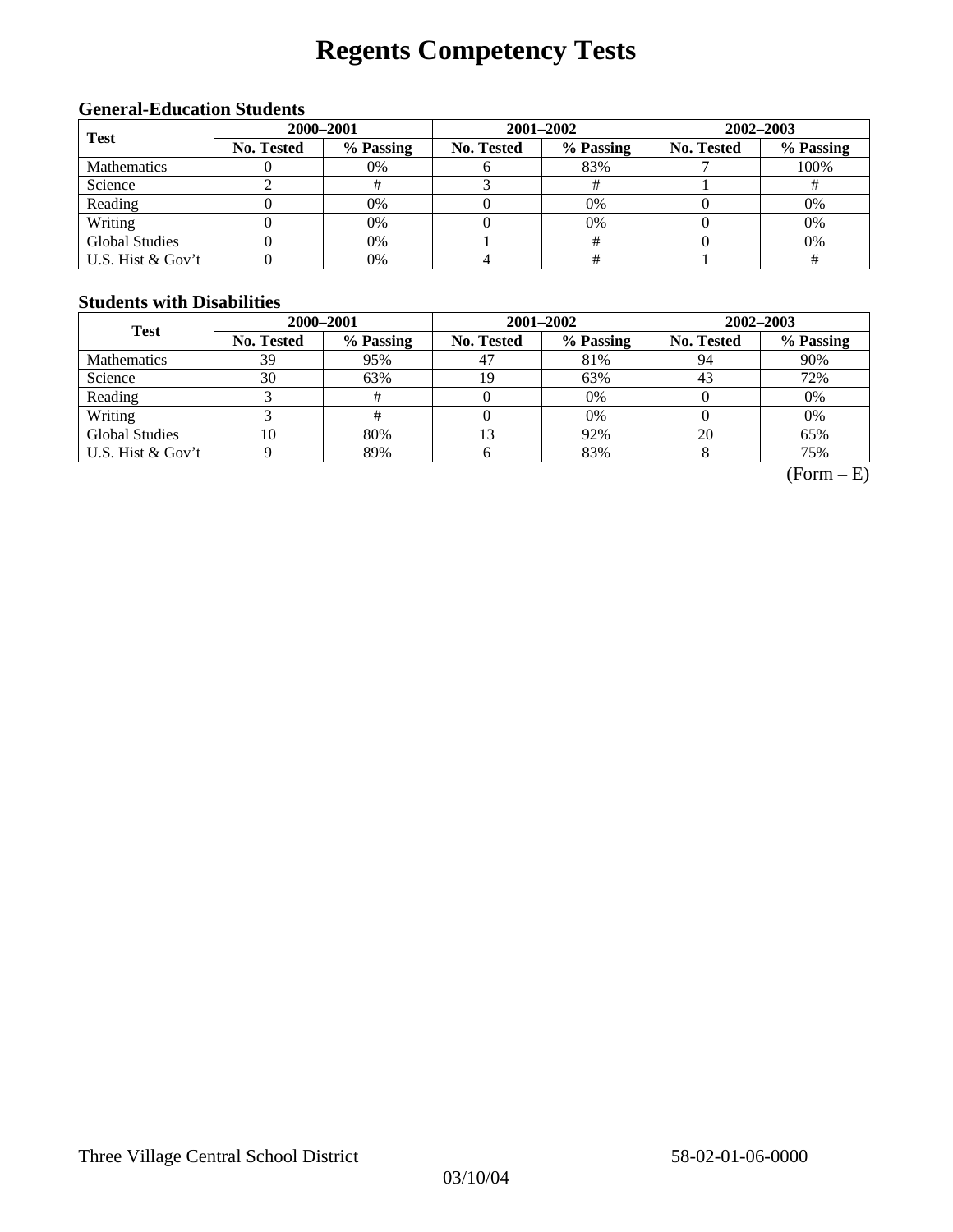|                                                            | <b>All Students</b> |                                              |                  |                  | <b>Students with Disabilities</b> |                  |
|------------------------------------------------------------|---------------------|----------------------------------------------|------------------|------------------|-----------------------------------|------------------|
|                                                            | 2001                | 2002                                         | 2003             | 2001             | 2002                              | 2003             |
|                                                            |                     | <b>Comprehensive English</b>                 |                  |                  |                                   |                  |
| Number Tested                                              | 518                 | 547                                          | 561              | 58               | 51                                | 62               |
| Number Scoring 55-100                                      | 513                 | 531                                          | 544              | 53               | 41                                | 48               |
| Number Scoring 65-100                                      | 492                 | 498                                          | 526              | 43               | 31                                | 43               |
| Number Scoring 85-100                                      | 223                 | 270                                          | 291              | $\,8\,$          | $\overline{3}$                    | $\overline{8}$   |
| Percentage of Tested Scoring 55-100                        | 99%                 | 97%                                          | 97%              | 91%              | 80%                               | 77%              |
| Percentage of Tested Scoring 65-100                        | 95%                 | 91%                                          | 94%              | 74%              | 61%                               | 69%              |
| Percentage of Tested Scoring 85-100                        | 43%                 | 49%                                          | 52%              | 14%              | 6%                                | 13%              |
|                                                            |                     | <b>Mathematics A</b>                         |                  |                  |                                   |                  |
| Number Tested                                              | $\boldsymbol{0}$    | 402                                          | 772              | $\boldsymbol{0}$ | 64                                | 122              |
| Number Scoring 55-100                                      | $\mathbf{0}$        | 307                                          | 655              | $\mathbf{0}$     | 29                                | 75               |
| Number Scoring 65-100                                      | $\overline{0}$      | 249                                          | 611              | $\mathbf{0}$     | 17                                | 60               |
| Number Scoring 85-100                                      | $\boldsymbol{0}$    | 106                                          | 221              | $\boldsymbol{0}$ | $\overline{2}$                    | 6                |
| Percentage of Tested Scoring 55-100                        | 0%                  | 76%                                          | 85%              | 0%               | 45%                               | 61%              |
| Percentage of Tested Scoring 65-100                        | 0%                  | 62%                                          | 79%              | 0%               | 27%                               | 49%              |
| Percentage of Tested Scoring 85-100                        | 0%                  | 26%                                          | 29%              | 0%               | 3%                                | 5%               |
|                                                            |                     | Mathematics B (first administered June 2001) |                  |                  |                                   |                  |
| Number Tested                                              | $\Omega$            | $\Omega$                                     | $\Omega$         | $\boldsymbol{0}$ | $\boldsymbol{0}$                  | $\boldsymbol{0}$ |
| Number Scoring 55-100                                      | $\overline{0}$      | $\overline{0}$                               | $\overline{0}$   | $\overline{0}$   | $\overline{0}$                    | $\overline{0}$   |
| Number Scoring 65-100                                      | $\overline{0}$      | $\overline{0}$                               | $\overline{0}$   | $\mathbf{0}$     | $\overline{0}$                    | $\mathbf{0}$     |
| Number Scoring 85-100                                      | $\overline{0}$      | $\overline{0}$                               | $\overline{0}$   | $\mathbf{0}$     | $\overline{0}$                    | $\overline{0}$   |
| Percentage of Tested Scoring 55-100                        | 0%                  | 0%                                           | 0%               | 0%               | 0%                                | 0%               |
| Percentage of Tested Scoring 65-100                        | 0%                  | 0%                                           | 0%               | 0%               | 0%                                | 0%               |
| Percentage of Tested Scoring 85-100                        | 0%                  | 0%                                           | 0%               | 0%               | 0%                                | 0%               |
|                                                            |                     | <b>Global History and Geography</b>          |                  |                  |                                   |                  |
| Number Tested                                              | 542                 | 570                                          | 606              | 62               | 58                                | 77               |
| Number Scoring 55-100                                      | 527                 | 563                                          | 593              | 53               | 53                                | 66               |
| Number Scoring 65-100                                      | 513                 | 547                                          | 582              | 47               | 46                                | 61               |
| Number Scoring 85-100                                      | 295                 | 263                                          | 358              | 13               | 11                                | 18               |
| Percentage of Tested Scoring 55-100                        | 97%                 | 99%                                          | 98%              | 85%              | 91%                               | 86%              |
| Percentage of Tested Scoring 65-100                        | 95%                 | 96%                                          | 96%              | 76%              | 79%                               | 79%              |
| Percentage of Tested Scoring 85-100                        | 54%                 | 46%                                          | 59%              | 21%              | 19%                               | 23%              |
| U.S. History and Government (first administered June 2001) |                     |                                              |                  |                  |                                   |                  |
| Number Tested                                              | 443                 | 482                                          | 529              | 52               | 49                                | 62               |
| Number Scoring 55-100                                      | 434                 | 477                                          | 521              | $\overline{45}$  | 46                                | 58               |
| Number Scoring 65-100                                      | 408                 | 456                                          | $\overline{517}$ | 40               | 40                                | $\overline{55}$  |
| Number Scoring 85-100                                      | 241                 | 191                                          | 348              | 10               | $\overline{8}$                    | $\overline{23}$  |
| Percentage of Tested Scoring 55-100                        | 98%                 | 99%                                          | 98%              | 87%              | 94%                               | 94%              |
| Percentage of Tested Scoring 65-100                        | 92%                 | 95%                                          | 98%              | 77%              | 82%                               | 89%              |
| Percentage of Tested Scoring 85-100                        | 54%                 | 40%                                          | 66%              | 19%              | 16%                               | 37%              |

 $(Form - F)$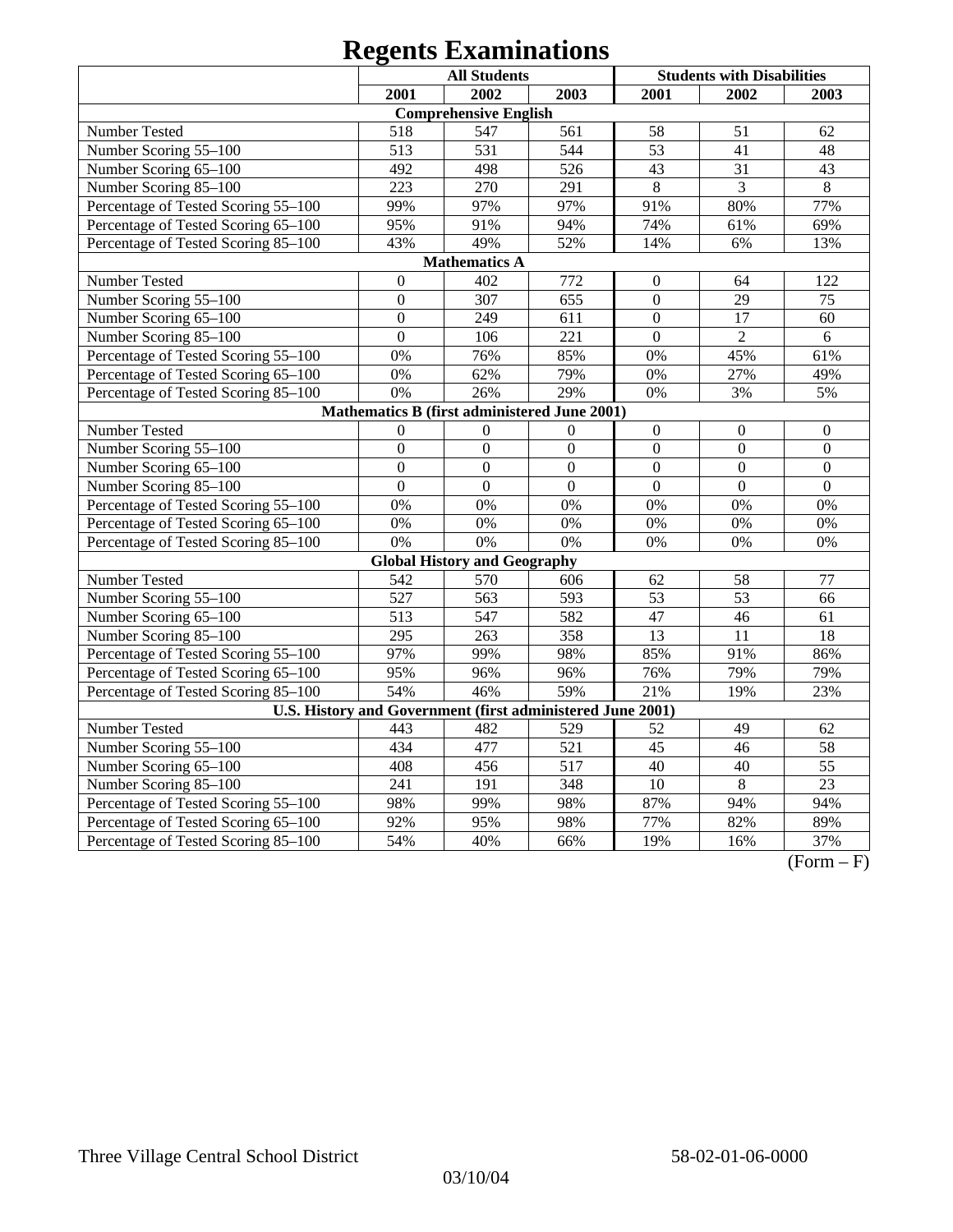|                                                               |      | $\mathbf{v}_\mathbf{B}$ $\mathbf{v}_\mathbf{A}$ is a sequence of<br><b>All Students</b> |      |                 | <b>Students with Disabilities</b> |                |
|---------------------------------------------------------------|------|-----------------------------------------------------------------------------------------|------|-----------------|-----------------------------------|----------------|
|                                                               | 2001 | 2002                                                                                    | 2003 | 2001            | 2002                              | 2003           |
|                                                               |      | Living Environment (first administered June 2001)                                       |      |                 |                                   |                |
| Number Tested                                                 | 493  | 552                                                                                     | 525  | 35              | 39                                | 47             |
| Number Scoring 55-100                                         | 493  | 551                                                                                     | 525  | 35              | 38                                | 47             |
| Number Scoring 65-100                                         | 488  | 547                                                                                     | 514  | 34              | 38                                | 44             |
| Number Scoring 85-100                                         | 190  | 296                                                                                     | 263  | 3               | 5                                 | 3              |
| Percentage of Tested Scoring 55-100                           | 100% | 100%                                                                                    | 100% | 100%            | 97%                               | 100%           |
| Percentage of Tested Scoring 65-100                           | 99%  | 99%                                                                                     | 98%  | 97%             | 97%                               | 94%            |
| Percentage of Tested Scoring 85-100                           | 39%  | 54%                                                                                     | 50%  | 9%              | 13%                               | 6%             |
| Physical Setting/Earth Science (first administered June 2001) |      |                                                                                         |      |                 |                                   |                |
| Number Tested                                                 | 565  | 562                                                                                     | 627  | 54              | 78                                | 77             |
| Number Scoring 55-100                                         | 535  | 546                                                                                     | 606  | 38              | 67                                | 62             |
| Number Scoring 65-100                                         | 509  | 527                                                                                     | 587  | $\overline{31}$ | 57                                | 53             |
| Number Scoring 85-100                                         | 309  | 317                                                                                     | 357  | 7               | 12                                | 10             |
| Percentage of Tested Scoring 55-100                           | 95%  | 97%                                                                                     | 97%  | 70%             | 86%                               | 81%            |
| Percentage of Tested Scoring 65-100                           | 90%  | 94%                                                                                     | 94%  | 57%             | 73%                               | 69%            |
| Percentage of Tested Scoring 85-100                           | 55%  | 56%                                                                                     | 57%  | 13%             | 15%                               | 13%            |
|                                                               |      | Physical Setting/Chemistry (first administered June 2002)                               |      |                 |                                   |                |
| Number Tested                                                 |      | 419                                                                                     | 467  |                 | 11                                | 19             |
| Number Scoring 55-100                                         |      | 414                                                                                     | 440  |                 | 11                                | 16             |
| Number Scoring 65-100                                         |      | 375                                                                                     | 420  |                 | 9                                 | 13             |
| Number Scoring 85-100                                         |      | 99                                                                                      | 117  |                 | $\overline{2}$                    | $\overline{0}$ |
| Percentage of Tested Scoring 55-100                           |      | 99%                                                                                     | 94%  |                 | 100%                              | 84%            |
| Percentage of Tested Scoring 65-100                           |      | 89%                                                                                     | 90%  |                 | 82%                               | 68%            |
| Percentage of Tested Scoring 85-100                           |      | 24%                                                                                     | 25%  |                 | 18%                               | 0%             |
|                                                               |      | Physical Setting/Physics (first administered June 2002)*                                |      |                 |                                   |                |
| Number Tested                                                 |      |                                                                                         |      |                 |                                   |                |
| Number Scoring 55-100                                         |      |                                                                                         |      |                 |                                   |                |
| Number Scoring 65-100                                         |      |                                                                                         |      |                 |                                   |                |
| Number Scoring 85-100                                         |      |                                                                                         |      |                 |                                   |                |
| Percentage of Tested Scoring 55-100                           |      |                                                                                         |      |                 |                                   |                |
| Percentage of Tested Scoring 65-100                           |      |                                                                                         |      |                 |                                   |                |
| Percentage of Tested Scoring 85-100                           |      |                                                                                         |      |                 |                                   |                |

\* Physical Setting/Physics results are not included in the report card because the Department is issuing a new conversion chart for this assessment. Data currently available to the Department are based on the original conversion chart for the assessment.

 $(Form - G)$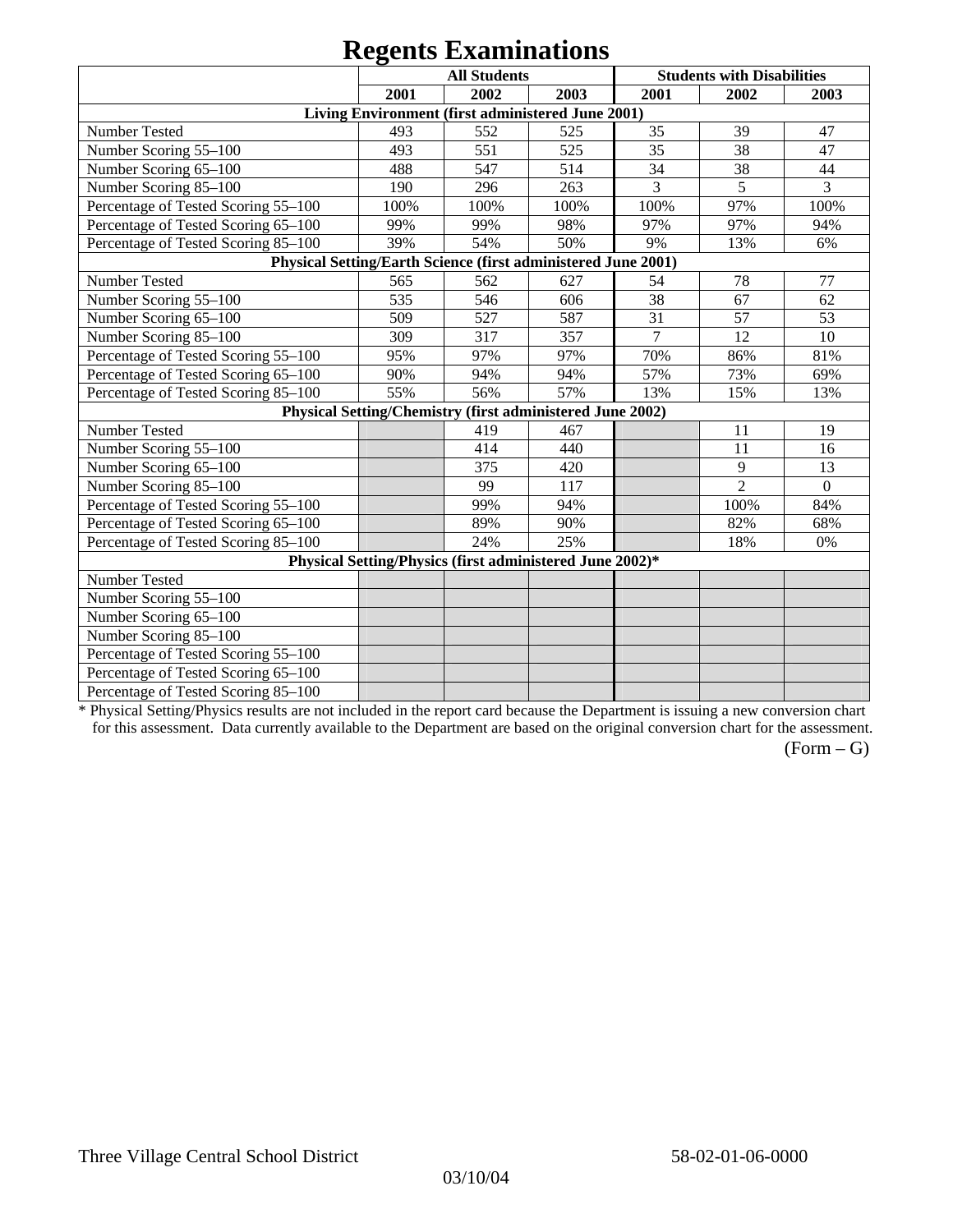|                                     |                  | <b>All Students</b>          |                  | <b>Students with Disabilities</b> |                  |                  |
|-------------------------------------|------------------|------------------------------|------------------|-----------------------------------|------------------|------------------|
|                                     | 2001             | 2002                         | 2003             | 2001                              | 2002             | 2003             |
|                                     |                  | <b>Comprehensive French</b>  |                  |                                   |                  |                  |
| Number Tested                       | 95               | 97                           | 75               | $\mathfrak{2}$                    | $\mathbf{0}$     | 1                |
| Number Scoring 55-100               | 95               | 96                           | 75               | $\overline{\#}$                   | $\mathbf{0}$     | $\overline{\#}$  |
| Number Scoring 65-100               | 95               | 94                           | 75               | $\overline{\#}$                   | $\overline{0}$   | $\#$             |
| Number Scoring 85-100               | 76               | 58                           | 52               | $\overline{\#}$                   | $\overline{0}$   | $\#$             |
| Percentage of Tested Scoring 55-100 | 100%             | 99%                          | 100%             | $\overline{\#}$                   | 0%               | $\#$             |
| Percentage of Tested Scoring 65-100 | 100%             | 97%                          | 100%             | $\overline{\#}$                   | 0%               | $\#$             |
| Percentage of Tested Scoring 85-100 | 80%              | 60%                          | 69%              | $\overline{\#}$                   | 0%               | $\overline{\#}$  |
|                                     |                  | <b>Comprehensive Italian</b> |                  |                                   |                  |                  |
| Number Tested                       | 0                | $\theta$                     | $\boldsymbol{0}$ | $\boldsymbol{0}$                  | $\boldsymbol{0}$ | $\boldsymbol{0}$ |
| Number Scoring 55-100               | $\mathbf{0}$     | $\boldsymbol{0}$             | $\boldsymbol{0}$ | $\overline{0}$                    | $\mathbf{0}$     | $\mathbf{0}$     |
| Number Scoring 65-100               | $\overline{0}$   | $\boldsymbol{0}$             | $\overline{0}$   | $\overline{0}$                    | $\overline{0}$   | $\mathbf{0}$     |
| Number Scoring 85-100               | $\mathbf{0}$     | $\mathbf{0}$                 | $\overline{0}$   | $\mathbf{0}$                      | $\mathbf{0}$     | $\mathbf{0}$     |
| Percentage of Tested Scoring 55-100 | 0%               | 0%                           | 0%               | 0%                                | 0%               | 0%               |
| Percentage of Tested Scoring 65-100 | 0%               | 0%                           | 0%               | 0%                                | 0%               | 0%               |
| Percentage of Tested Scoring 85-100 | 0%               | 0%                           | 0%               | 0%                                | 0%               | 0%               |
|                                     |                  | <b>Comprehensive German</b>  |                  |                                   |                  |                  |
| Number Tested                       | 28               | 26                           | 18               | $\mathbf{1}$                      | $\overline{2}$   | 1                |
| Number Scoring 55-100               | 28               | 26                           | 18               | $\frac{1}{2}$                     | $\overline{\#}$  | $\#$             |
| Number Scoring 65-100               | 28               | 25                           | 18               | $\overline{\#}$                   | $\overline{\#}$  | $\#$             |
| Number Scoring 85-100               | 23               | 17                           | 10               | $\overline{\#}$                   | $\overline{\#}$  | $\#$             |
| Percentage of Tested Scoring 55-100 | 100%             | 100%                         | 100%             | $\frac{1}{2}$                     | $\overline{\#}$  | $\#$             |
| Percentage of Tested Scoring 65-100 | 100%             | 96%                          | 100%             | $\overline{\#}$                   | $\overline{\#}$  | $\#$             |
| Percentage of Tested Scoring 85-100 | 82%              | 65%                          | 56%              | $\overline{\#}$                   | $\overline{\#}$  | $\overline{\#}$  |
|                                     |                  | <b>Comprehensive Hebrew</b>  |                  |                                   |                  |                  |
| Number Tested                       | $\overline{0}$   | $\theta$                     | 1                | $\boldsymbol{0}$                  | $\boldsymbol{0}$ | $\boldsymbol{0}$ |
| Number Scoring 55-100               | $\boldsymbol{0}$ | $\boldsymbol{0}$             | $\#$             | $\boldsymbol{0}$                  | $\mathbf{0}$     | $\mathbf{0}$     |
| Number Scoring 65-100               | $\overline{0}$   | $\overline{0}$               | $\frac{1}{2}$    | $\overline{0}$                    | $\overline{0}$   | $\mathbf{0}$     |
| Number Scoring 85-100               | $\overline{0}$   | $\mathbf{0}$                 | $\overline{\#}$  | $\overline{0}$                    | $\overline{0}$   | $\mathbf{0}$     |
| Percentage of Tested Scoring 55-100 | 0%               | 0%                           | $\overline{\#}$  | 0%                                | 0%               | 0%               |
| Percentage of Tested Scoring 65-100 | 0%               | 0%                           | $\frac{1}{2}$    | 0%                                | 0%               | 0%               |
| Percentage of Tested Scoring 85-100 | 0%               | 0%                           | #                | 0%                                | 0%               | 0%               |
|                                     |                  | <b>Comprehensive Spanish</b> |                  |                                   |                  |                  |
| Number Tested                       | 285              | 349                          | 394              | 18                                | 13               | 27               |
| Number Scoring 55-100               | 284              | 347                          | 392              | 18                                | 13               | 26               |
| Number Scoring 65-100               | 280              | 343                          | 387              | 15                                | 12               | $\overline{25}$  |
| Number Scoring 85-100               | 218              | 267                          | 250              | $\overline{5}$                    | $\tau$           | $\overline{5}$   |
| Percentage of Tested Scoring 55-100 | 100%             | 99%                          | 99%              | 100%                              | 100%             | 96%              |
| Percentage of Tested Scoring 65-100 | 98%              | 98%                          | 98%              | 83%                               | 92%              | 93%              |
| Percentage of Tested Scoring 85-100 | 76%              | 77%                          | 63%              | 28%                               | 54%              | 19%              |
|                                     |                  | <b>Comprehensive Latin</b>   |                  |                                   |                  |                  |
| Number Tested                       | 66               | 33                           | 57               | $\boldsymbol{0}$                  | 1                | $\mathbf{0}$     |
| Number Scoring 55-100               | 66               | 33                           | 57               | $\boldsymbol{0}$                  | $\#$             | $\boldsymbol{0}$ |
| Number Scoring 65-100               | 66               | 33                           | 57               | $\boldsymbol{0}$                  | $\#$             | $\boldsymbol{0}$ |
| Number Scoring 85-100               | 47               | 21                           | 45               | $\boldsymbol{0}$                  | $\#$             | $\mathbf{0}$     |
| Percentage of Tested Scoring 55-100 | 100%             | 100%                         | 100%             | 0%                                | $\#$             | 0%               |
| Percentage of Tested Scoring 65-100 | 100%             | 100%                         | 100%             | 0%                                | $\#$             | $0\%$            |
| Percentage of Tested Scoring 85-100 | 71%              | 64%                          | 79%              | 0%                                | $\#$             | 0%               |

(Form – H)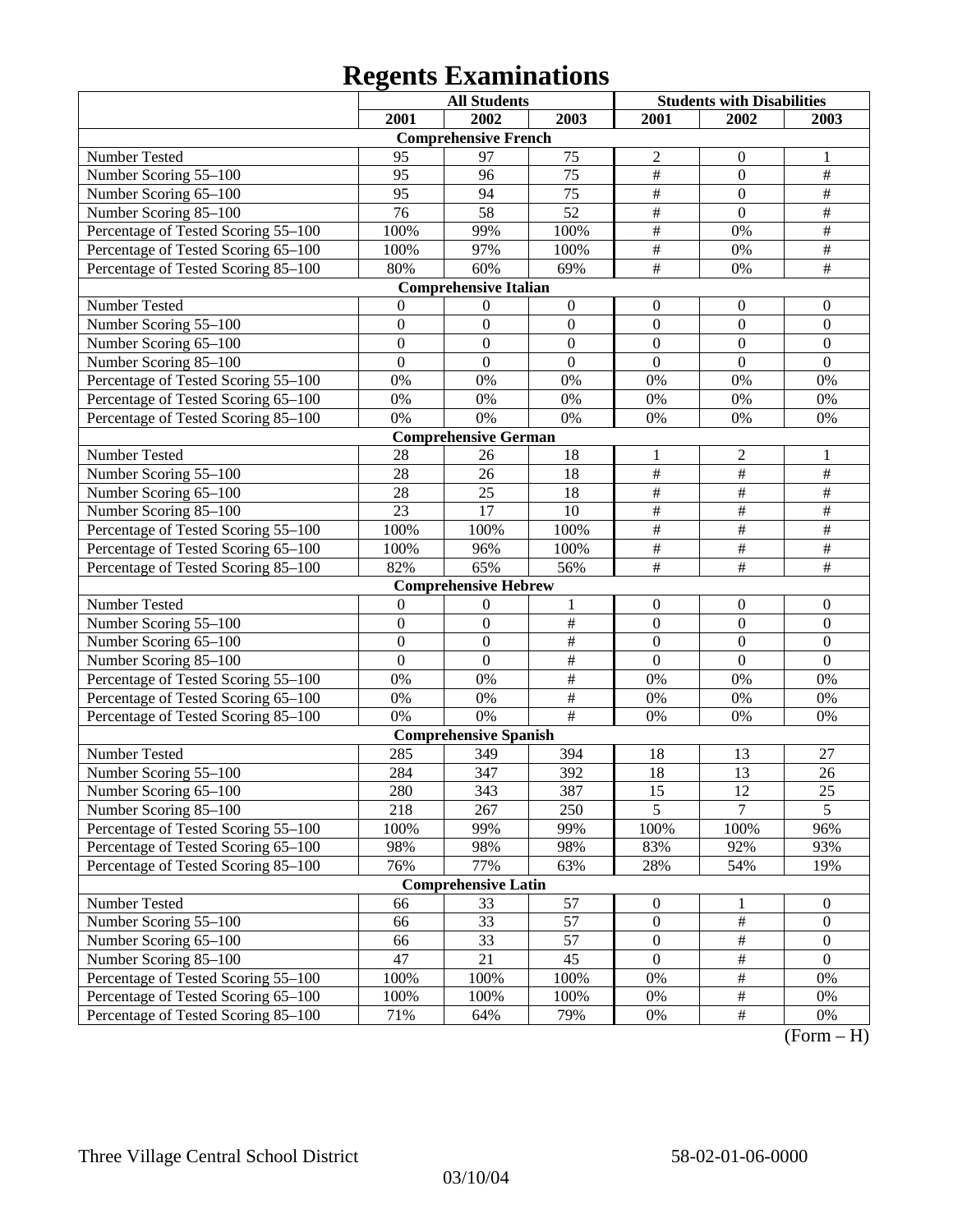|                                                                    | ັ<br><b>All Students</b> |                                           |                | <b>Students with Disabilities</b> |      |                |
|--------------------------------------------------------------------|--------------------------|-------------------------------------------|----------------|-----------------------------------|------|----------------|
|                                                                    | 2001                     | 2002                                      | 2003           | 2001                              | 2002 | 2003           |
| Sequential Mathematics, Course II (last administered January 2003) |                          |                                           |                |                                   |      |                |
| Number Tested                                                      | 609                      | 585                                       | $\Omega$       | 34                                | 43   | $\theta$       |
| Number Scoring 55-100                                              | 509                      | 519                                       | $\theta$       | 24                                | 29   | 0              |
| Number Scoring 65-100                                              | 449                      | 477                                       | $\overline{0}$ | 19                                | 28   | $\theta$       |
| Number Scoring 85-100                                              | 208                      | 231                                       | $\overline{0}$ | 4                                 | 4    | $\overline{0}$ |
| Percentage of Tested Scoring 55-100                                | 84%                      | 89%                                       | $0\%$          | 71%                               | 67%  | 0%             |
| Percentage of Tested Scoring 65-100                                | 74%                      | 82%                                       | $0\%$          | 56%                               | 65%  | 0%             |
| Percentage of Tested Scoring 85-100                                | 34%                      | 39%                                       | 0%             | 12%                               | 9%   | 0%             |
|                                                                    |                          | <b>Sequential Mathematics, Course III</b> |                |                                   |      |                |
| Number Tested                                                      | 466                      | 447                                       | 525            | 14                                | 16   | 26             |
| Number Scoring 55-100                                              | 432                      | 410                                       | 475            | 11                                | 13   | 18             |
| Number Scoring 65-100                                              | 401                      | 391                                       | 437            | 10                                | 13   | 15             |
| Number Scoring 85-100                                              | 209                      | 189                                       | 217            |                                   | 3    | 4              |
| Percentage of Tested Scoring 55-100                                | 93%                      | 92%                                       | 90%            | 79%                               | 81%  | 69%            |
| Percentage of Tested Scoring 65-100                                | 86%                      | 87%                                       | 83%            | 71%                               | 81%  | 58%            |
| Percentage of Tested Scoring 85-100                                | 45%                      | 42%                                       | 41%            | 7%                                | 19%  | 15%            |

 $\overline{(Form-I)}$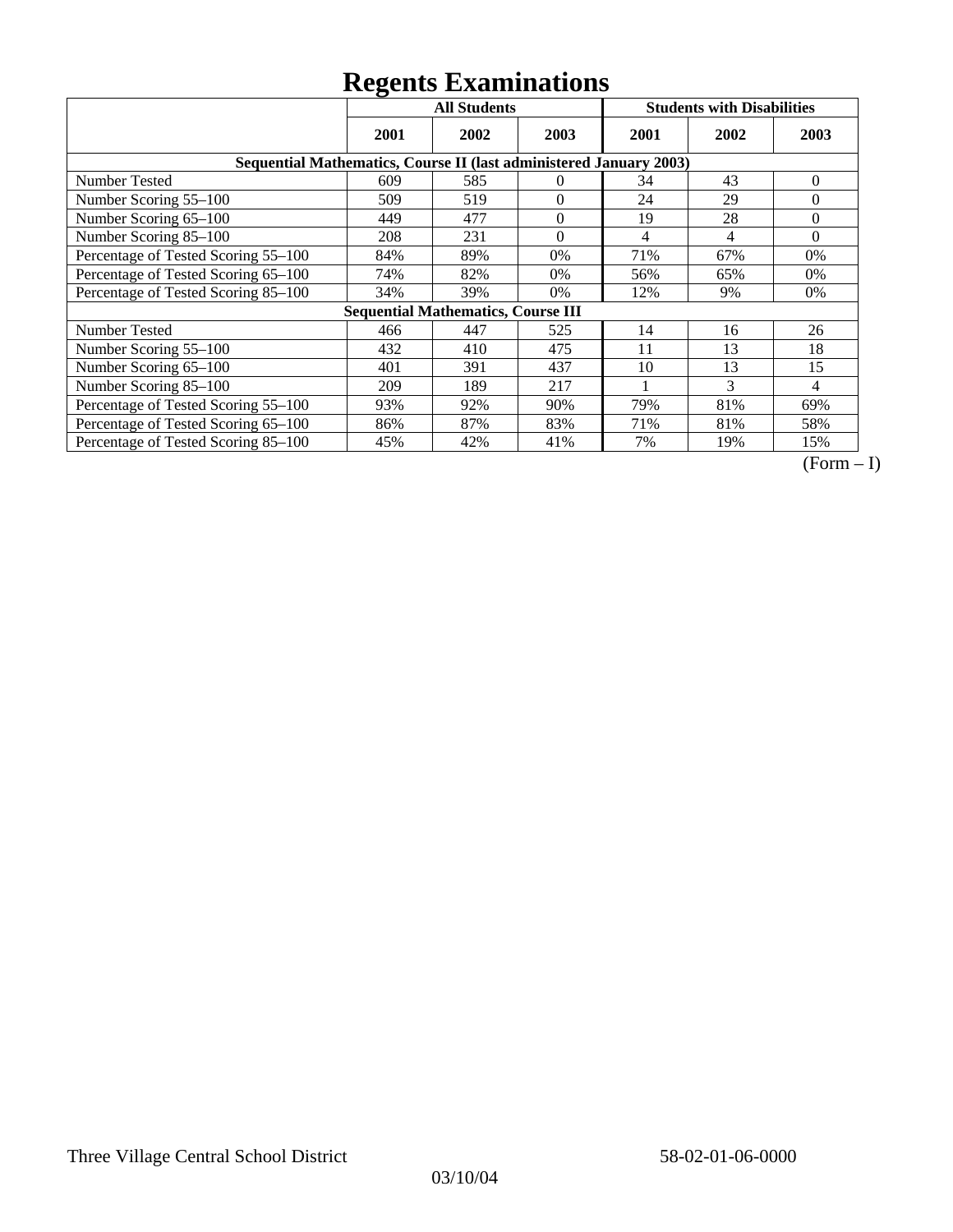### **Introduction to Occupations Examination**

|                                   | 2000-2001         |           | $2001 - 2002$ |           | $2002 - 2003$ |           |  |
|-----------------------------------|-------------------|-----------|---------------|-----------|---------------|-----------|--|
|                                   | <b>No. Tested</b> | % Passing | No. Tested    | % Passing | No. Tested    | % Passing |  |
| <b>General-Education Students</b> |                   | 100%      | רר            | 96%       | 26            | 96%       |  |
| <b>Students with Disabilities</b> |                   |           | 10            | 100%      | 10            | 90%       |  |

On school reports, 2000–2001 and 2001–2002 data are for all students with disabilities enrolled in the school. District reports contain data for all students with disabilities enrolled in the district for the 2000–2001, 2001–2002, and 2002–2003 school years.

### **Elementary-Level Social Studies**

|                 |                                   | <b>Number</b><br><b>Tested</b> | $%$ at<br>$%$ at<br>Level 2<br>Level 1 |     | $%$ at<br>Level 3 | $%$ at<br>Level 4 |
|-----------------|-----------------------------------|--------------------------------|----------------------------------------|-----|-------------------|-------------------|
| <b>Nov 2002</b> | <b>General-Education Students</b> | 554                            | 1%                                     | 3%  | 61%               | 36%               |
|                 | <b>Students with Disabilities</b> | 91                             | 7%                                     | 14% | 74%               | 5%                |
|                 | All Students                      | 645                            | !%                                     | 4%  | 63%               | 31%               |

### **Middle-Level Social Studies**

|                  |                                   | <b>Number</b><br>Tested | $%$ at<br>Level 1 | $%$ at<br>Level 2 | $%$ at<br>Level 3 | $%$ at<br>Level 4 |
|------------------|-----------------------------------|-------------------------|-------------------|-------------------|-------------------|-------------------|
| <b>June 2003</b> | <b>General-Education Students</b> | 506                     | $1\%$             | 14%               | 63%               | 23%               |
|                  | <b>Students with Disabilities</b> | 78                      | 9%                | 62%               | 28%               | 1%                |
|                  | All Students                      | 584                     | 2%                | 20%               | 58%               | 20%               |

 $(Form - J)$